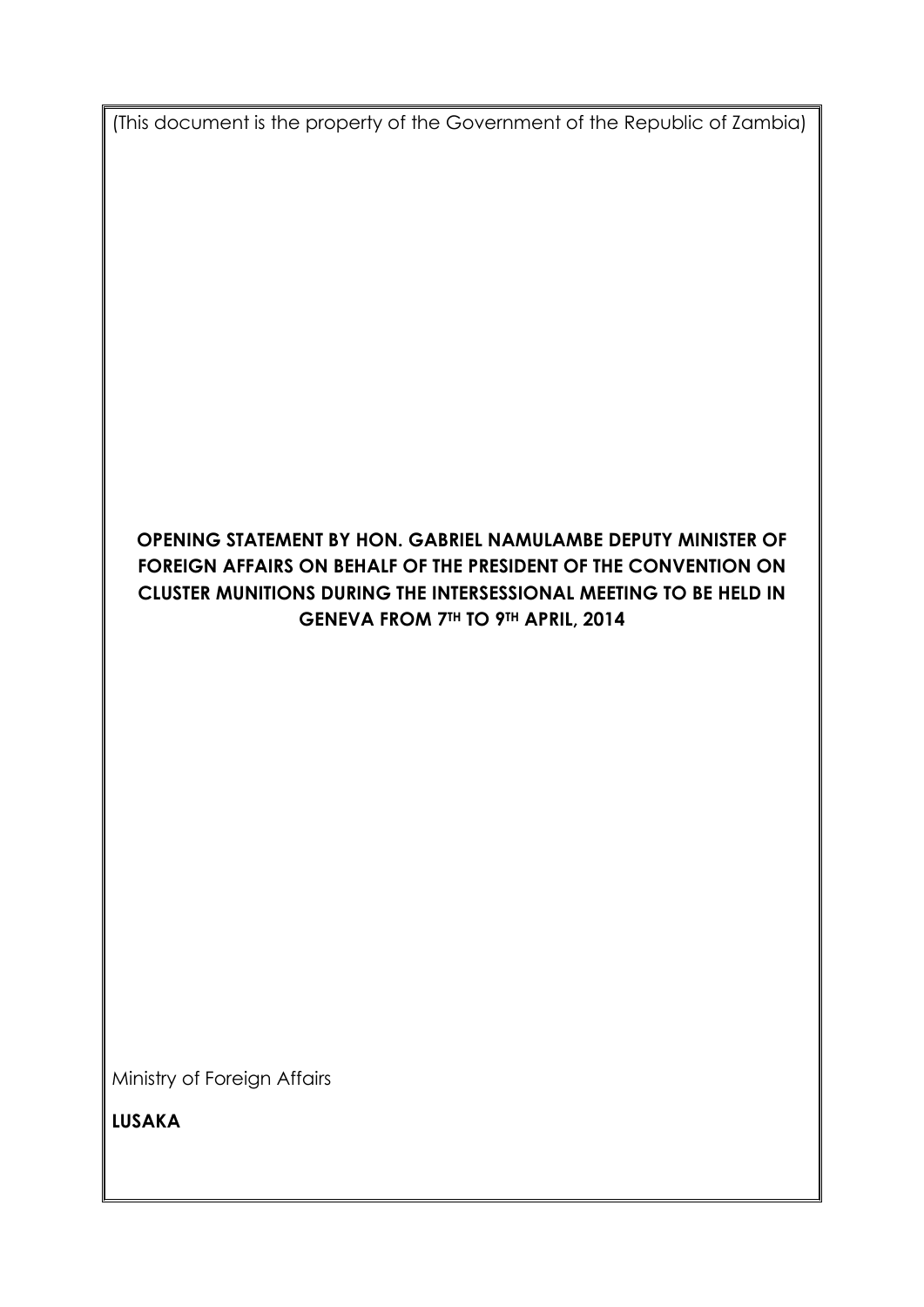# **Excellencies, Distinguished delegates, friends of the Convention on Cluster Munitions, Ladies and Gentlemen,**

It is my pleasure, on behalf of the Zambian government to welcome you all to the fourth Intersessional meeting of the Convention on Cluster Munitions. We last gathered in Lusaka during the fourth Meeting of States Parties (MSP) and since then a number of positives have occurred in line with the mandate and objectives of the Convention. The presence of many of you States Parties and other Stakeholder in Lusaka, made the 4MSP a success. In this regard, I wish to take this opportunity to thank your Governments and Organisations for sending representatives to attend the 4MSP in Lusaka.

# **Distinguished Delegates**,

I am happy to note that the momentum generated by the 4MSP has been maintained as seen by increased activities of partnerships and cooperation, some of which I will soon elaborate on, particularly regarding the outreach exercise on Universalisation.

Since the 4MSP, the Zambian Presidency has worked closely with the States parties, the Coordination Committee, the Interim Implementation Support Unit, CMC and ICRC to support the implementation of the Convention. I wish to thank these partners for all their work and joint efforts in a spirit of collaboration which has made this work, even though demanding, very pleasant and I believe very fruitful. I also wish to thank the Geneva International Centre for Humanitarian Demining for its support both administratively and logistically aimed at making this intersessional meeting successful.

# **Excellencies, Distinguished delegates Ladies and Gentlemen,**

I look forward to hearing constructive engagement on issues in the agenda of the meeting. It is my hope that this intersessional meeting will meet the expectation of all of us and will adequately prepare us for the 5MSP. I will be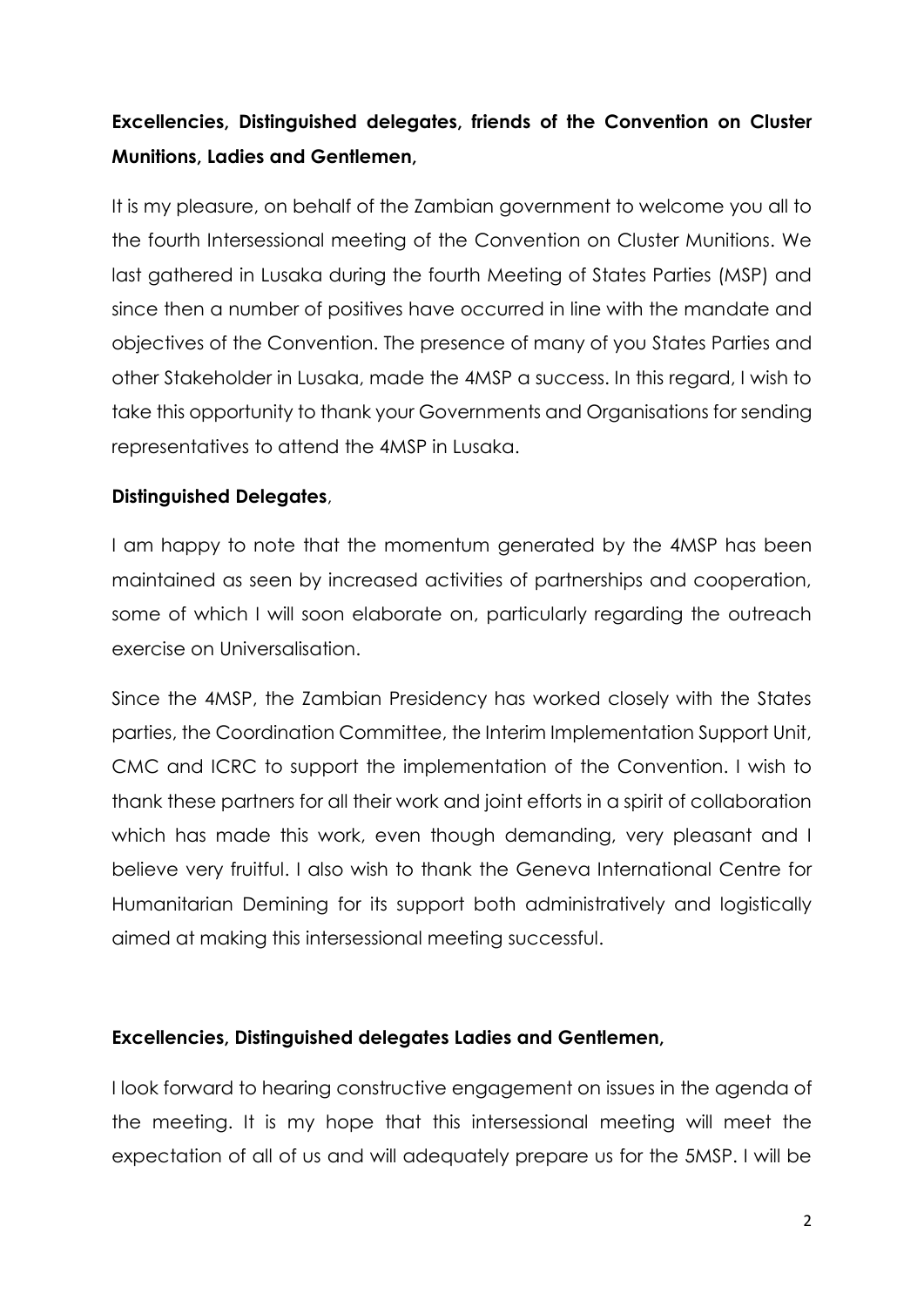particularly looking out to hear constructive contributions to the Non-Paper documents that have been circulated regarding the First Review Conference and the Recruitment Process of the Director of the ISU respectively. In addition, I look forward to hearing progress on the implementation of the Convention in the various thematic areas.

Before I hand over to the Coordinators, let me take this opportunity to update you on the activities of the Presidency since September, 2013.

#### **Distinguished delegates**

As you all may recall, at the 4MSP, Zambia in her capacity as President was mandated to carry out the following activities:-

- (a)Commence with immediate effect, the process of establishing the Implementation Support Unit (ISU).
- (b)Commence the Recruitment process of a Director to run the Implementation Support Unit (ISU).

It is important to acknowledge the cooperation received from Norway and Costa Rica as well the Coordination Committee and the GICHD in the process of carrying out this mandate.

In addition, you will recall that Zambia chose Universalisation as the theme for the 4MSP. This theme was chosen because Zambia believes that the future of the Convention lies in its full universalization. Allow me, in this regard, to once again congratulate the government and People of St. Kitts and Nevis for joining the CCM family.

### **Distinguished delegates**

I am happy to inform this august gathering that Zambia since taking over the Presidency has used every opportunity at her disposal to engage countries in a bid to grow the CCM family and achieve universalization.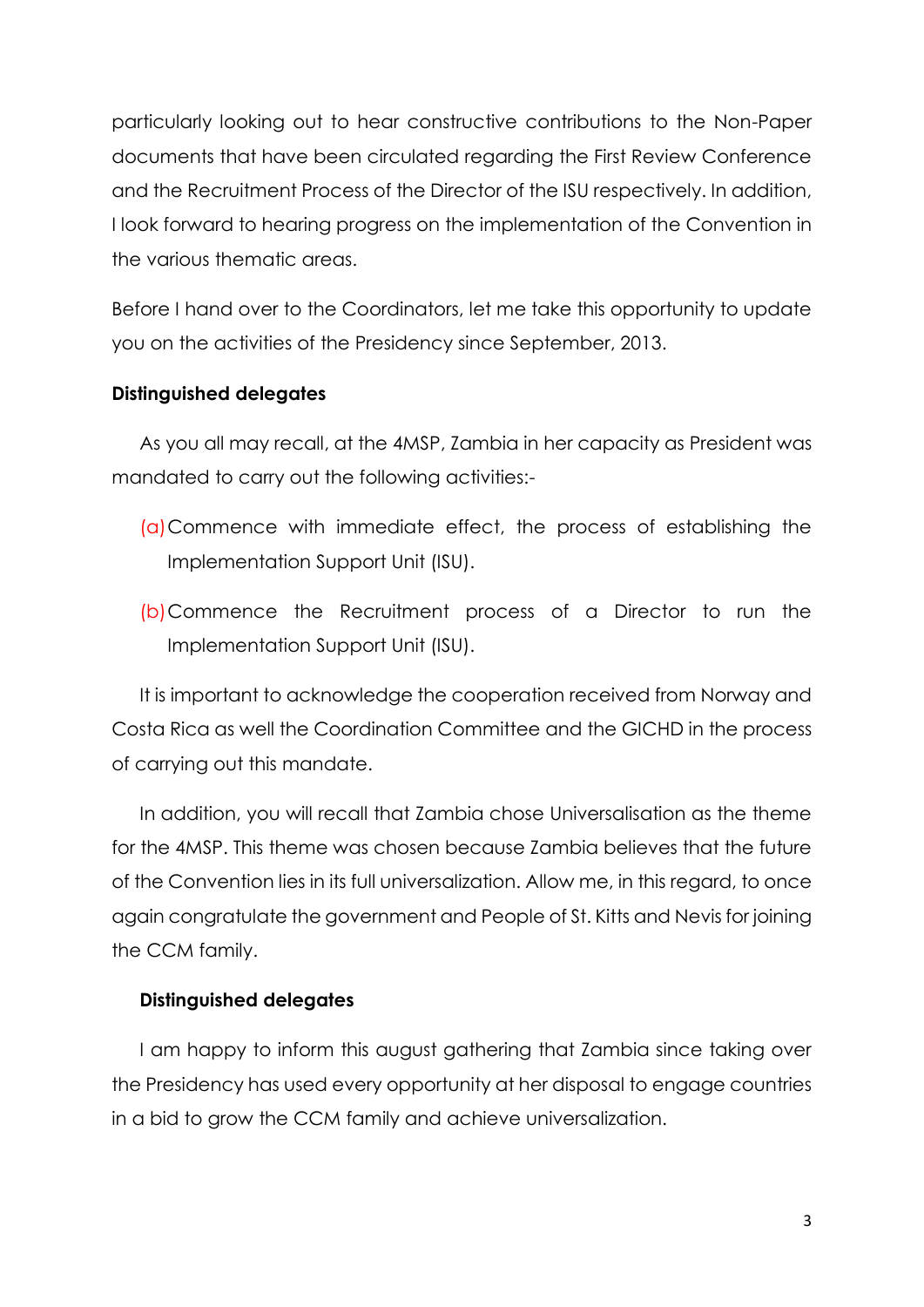You will be happy to note that the issue of Cluster Munitions was successfully placed on the agenda of the 22nd Session of the Executive Council of the African Union which was held in Addis Ababa, Ethiopia in January, 2014. The Minister of Foreign Affairs in his capacity as President of the 4MSP addressed the plenary which included Ministers of Foreign Affairs from the 53 African countries and emphasised the need African States to accede to or ratify the Convention given its indiscriminate effects on civilian populations especially in Africa. The Minister's statement was well received and most of the countries pledged commitment to the ban against the use and stockpiling of Cluster Munitions.

Zambia also held bilateral meetings on the side lines of the African Union Summit, with the governments of Kenya, Namibia, Equatorial Guinea, Benin, Gambia, Liberia, Congo Brazzaville, Gabon, Democratic Republic of Congo and Tanzania to discuss issues concerning their individual countries in relation to the Convention and to encourage them to expedite their internal processes.

Other fora which Zambia has used to advance Universalisation include the Commonwealth Heads of Government Meeting (CHOGM) in Sri Lanka where Zambia engaged the governments of India and Pakistan to encourage them to reject the use of Cluster Munitions and join the Convention. Zambia also engaged the government of Nigeria and encouraged her to ratify the Convention.

At the Common Market for Eastern and Southern Africa (COMESA) Heads of State Summit which was held in Kinshasa, DRC, Zambia engaged Zimbabwe and Mauritius and discussed the possibility of these countries acceding to the Convention. The discussion was positive and the President will be visiting these two countries to further the discussion.

#### **Distinguished Delegates**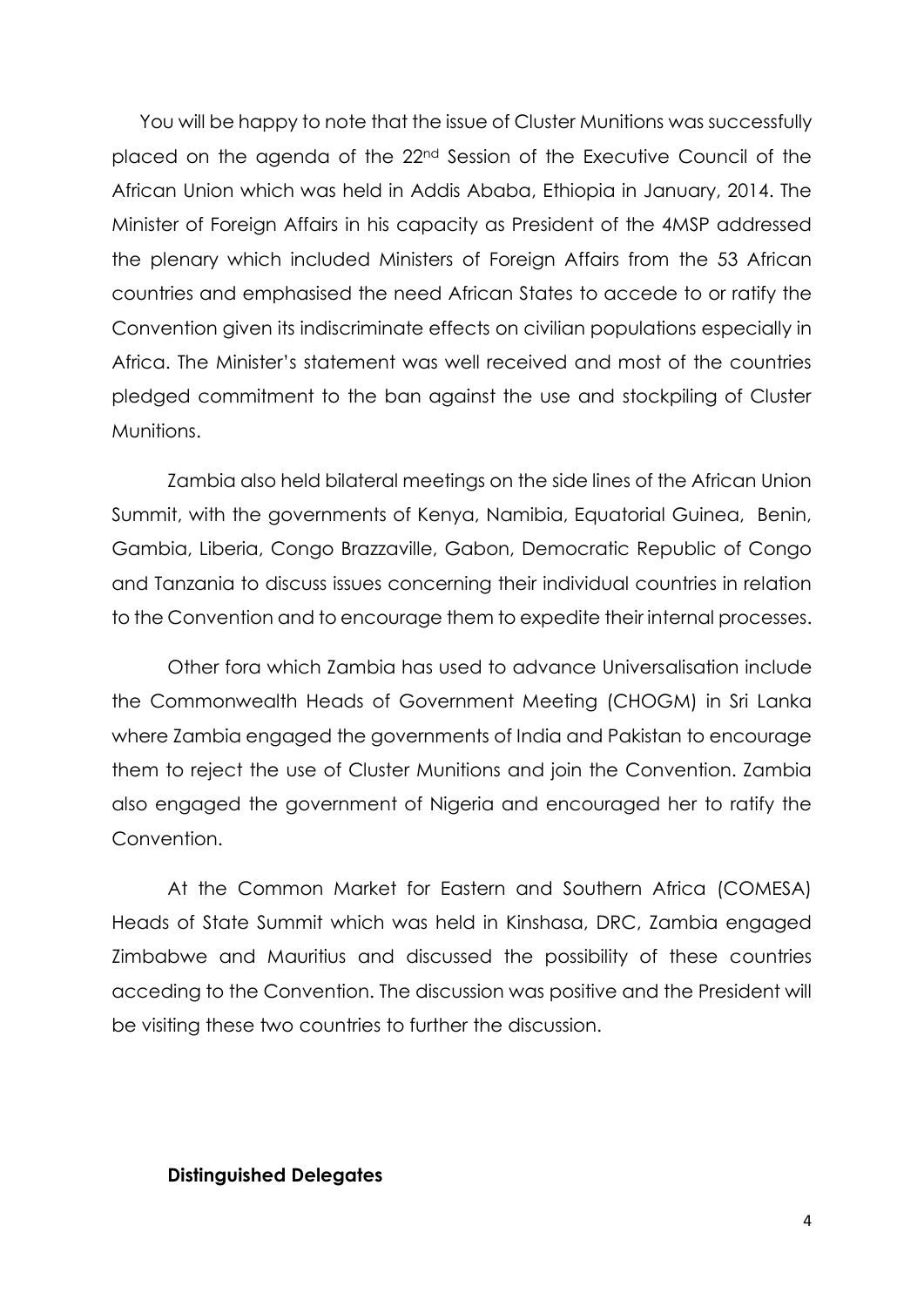Zambia is confident that the efforts made so far, including the efforts of the Coordinators who held a workshop here in Geneva and the Santiago regional conference for Latin America and the Caribbean, will bear fruit sooner than later as the stigmatisation against Cluster Munitions increases.

In terms of the implementation of the Convention and particularly compliance with various articles of the Convention by States Parties, I am pleased to state that since September, 2013, the Former Yugoslav Republic of Macedonia, United Kingdom and Denmark have announced the completion of the destruction of their stockpiles ahead of schedule. I wish to once again congratulate them on their milestone achievement and I am confident that their commitment will encourage other States that are yet to complete their tasks.

#### **Distinguished delegates**

As part of the monitoring of the implementation of the provisions of the Convention, the President undertook a visit to Lao People's Democratic Republic during the period under review. The visit was aimed at learning from the experiences of the government of Lao PDR in relation to its obligation under article 3 which remains the bedrock of the Convention. The visit was further aimed at encouraging Lao PDR to partner with Zambia in its efforts to universalise the Convention in the South-east Asia region.

Zambia wishes to commend the government and people of Lao PDR for their efforts in decontaminating the affected provinces and give back the land to the communities. Zambia also wishes to commend the cooperating partners for the continued assistance to the clearance programme and Victim assistance programmes in Lao PDR. It is clear that more needs to be done in terms of assistance from donor countries if Lao PDR has to meet its obligation under the Convention. In this regard, we wish to encourage cooperating partners and all those that are able to assist the people of Laos in their clearance exercise and Victim assistance, to do so.